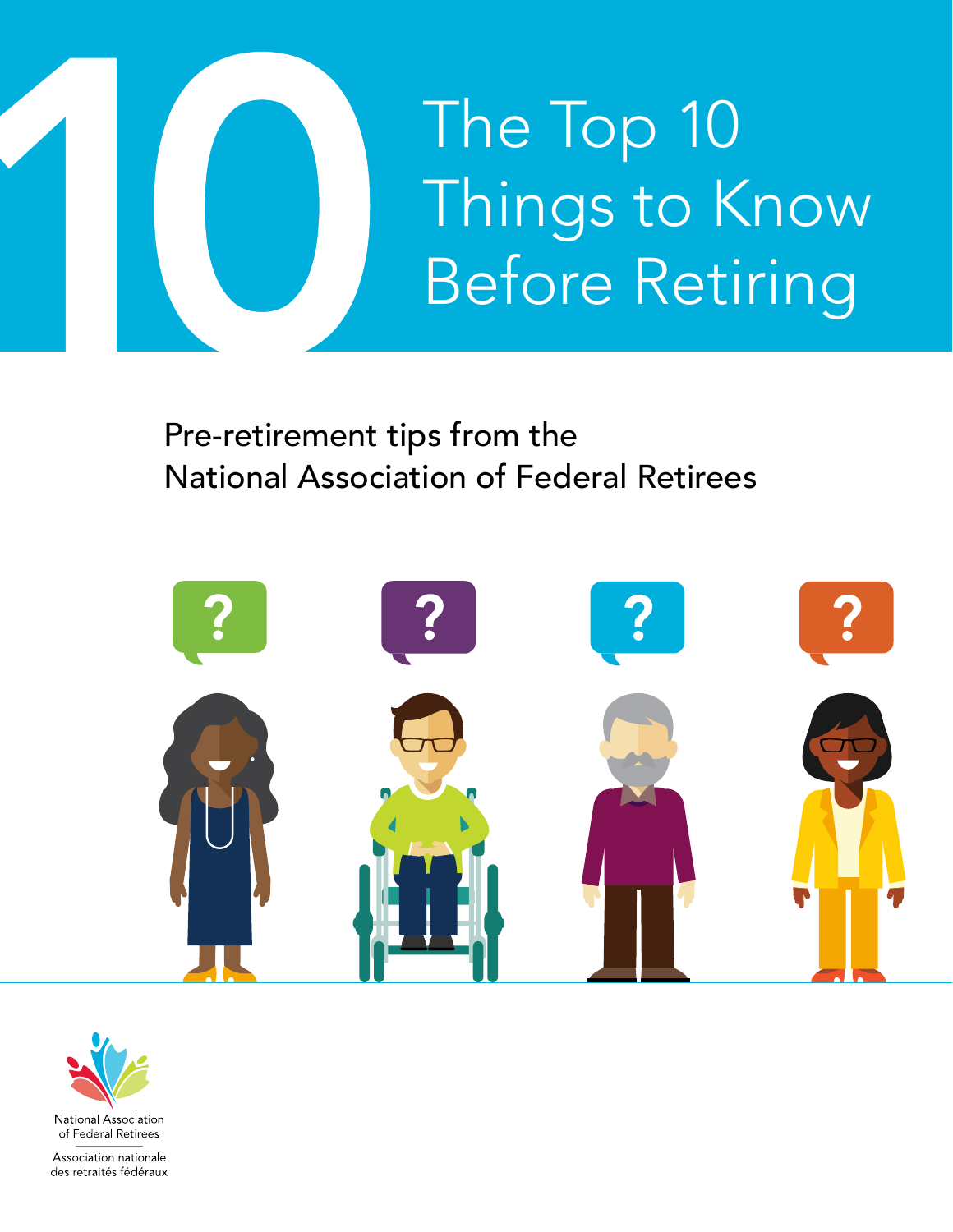### In the following pages, we provide useful information by answering the questions we receive most frequently from federal public servants who are close to their retirement.

The more you know about these topics, the more seamless and stress-free your transition into retirement will be. It is never too early to start planning for this exciting stage of your life, and we are happy to support you however we can along the way.

You can count on the National Association of Federal Retirees to advocate on your behalf, to defend the security of your pension and benefits and to work towards the best possible life in retirement for all Canadians.

Remember, you do not need to wait until you are retired to join Federal Retirees.



### Table of contents

| 1. What is the Public Service Pension Plan (PSPP)?  4 |  |
|-------------------------------------------------------|--|
|                                                       |  |
|                                                       |  |
|                                                       |  |
|                                                       |  |

| 6. What happens if I took a leave of absence?  10         |  |
|-----------------------------------------------------------|--|
| 7. What happens if I am re-employed after retirement?  11 |  |
|                                                           |  |
| 9. What about errors in pay/severance? 14                 |  |
|                                                           |  |
|                                                           |  |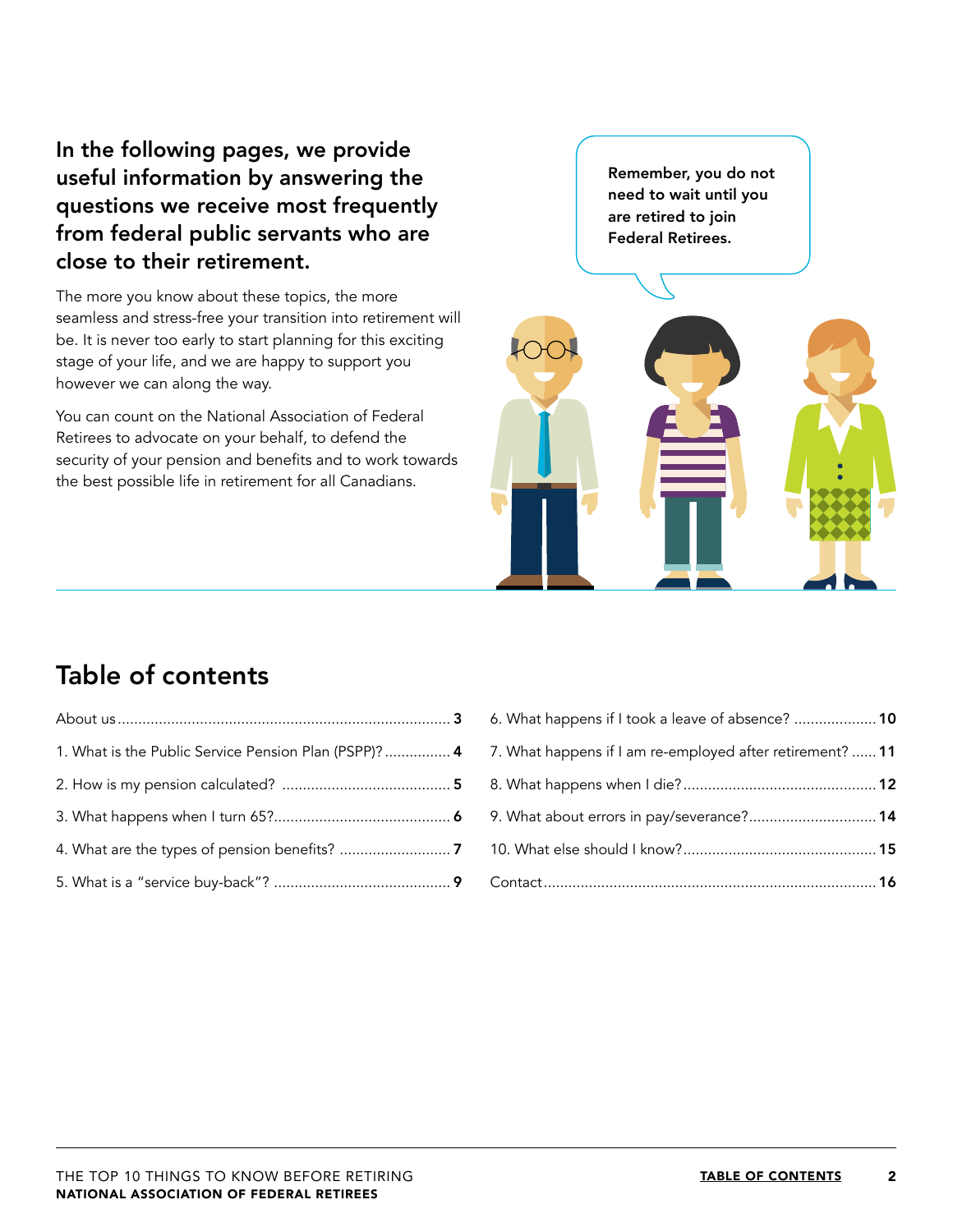### <span id="page-2-0"></span>The National Association of Federal Retirees





Largest advocacy group for current federal employees and future federal retirees, representing active and retired members of:



The federal public service



Canadian Armed Forces



Royal Canadian Mounted Police (RCMP)



Retired federally appointed judges



And their partners and survivors

Non-partisan advocates for the protection of our members' hard-earned pensions and benefits



We fight for retirement security and a strong, sustainable health-care system for federal public servants and all Canadians.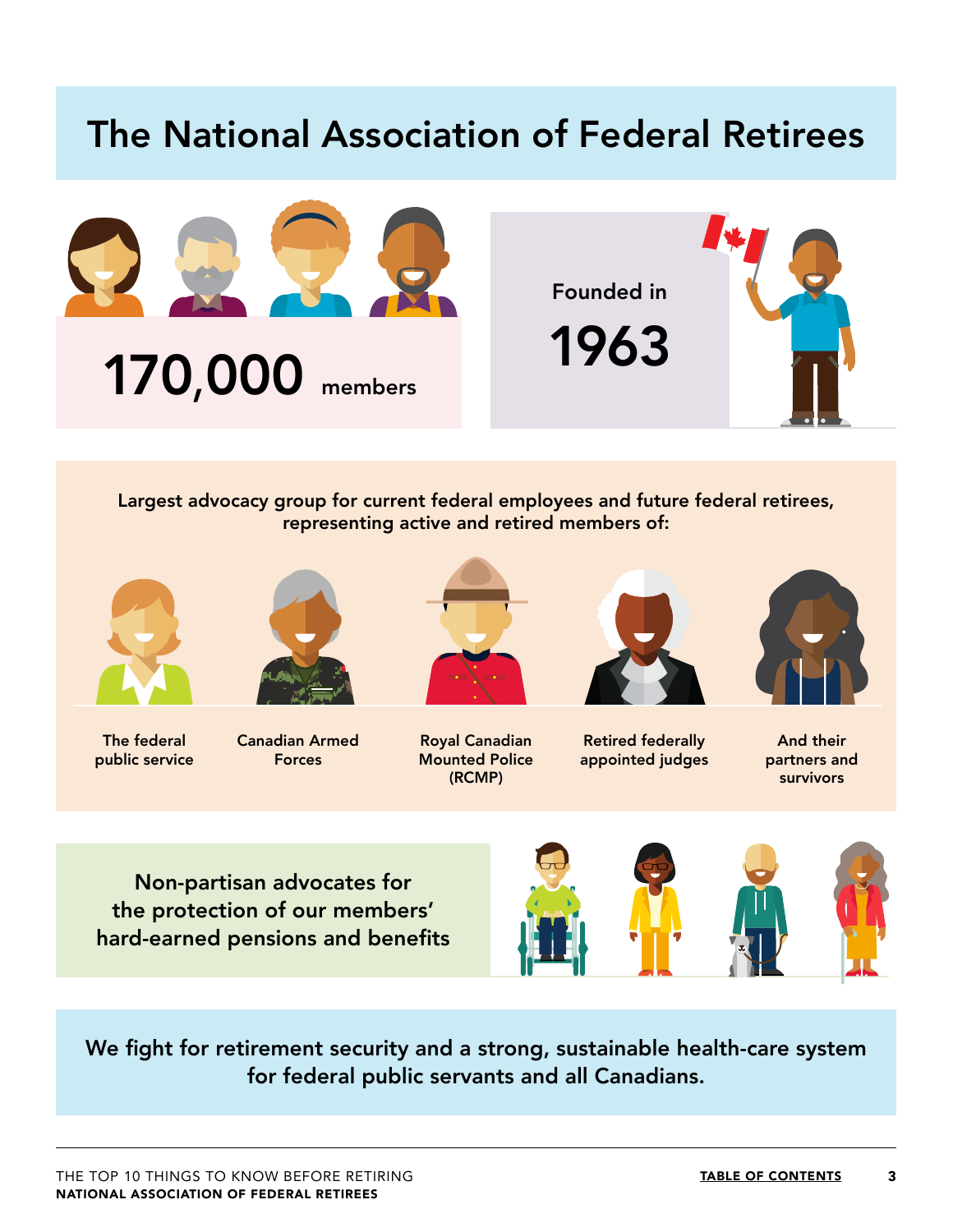# <span id="page-3-0"></span>What is the Public Service Pension Plan (PSPP)?

The first thing you need to know is that the PSPP is not a traditional defined benefit or defined contribution plan. The Public Service Pension Plan is a legislated pension plan as described by the Public Service Superannuation Act, the RCMP Superannuation Act, the Canadian Forces Superannuation Act and the Judges Act.

Before the year 2000, employees paid between five per cent and seven and a half per cent of their salary into the federal government's consolidated revenue fund's (CRF's) "superannuation account." In turn, contributors were owed a statutory defined benefit and the federal government would cover deficits.

#### Bill C-78, which came into effect in 1999, changed a few things:

- 1. The Treasury Board now controls contribution rates and sets them according to actuarial valuations.
- 2. Benefits earned before April 1, 2000, continue to be paid from the consolidated revenue fund on a pay-as-you-go basis.
- 3. An arms-length organization named Public Sector Pension Investments became the organization that invests pension contributions.

#### How are PSP investments doing?

The pension plan is performing quite well. As of March 31, 2020, your pension plan had:

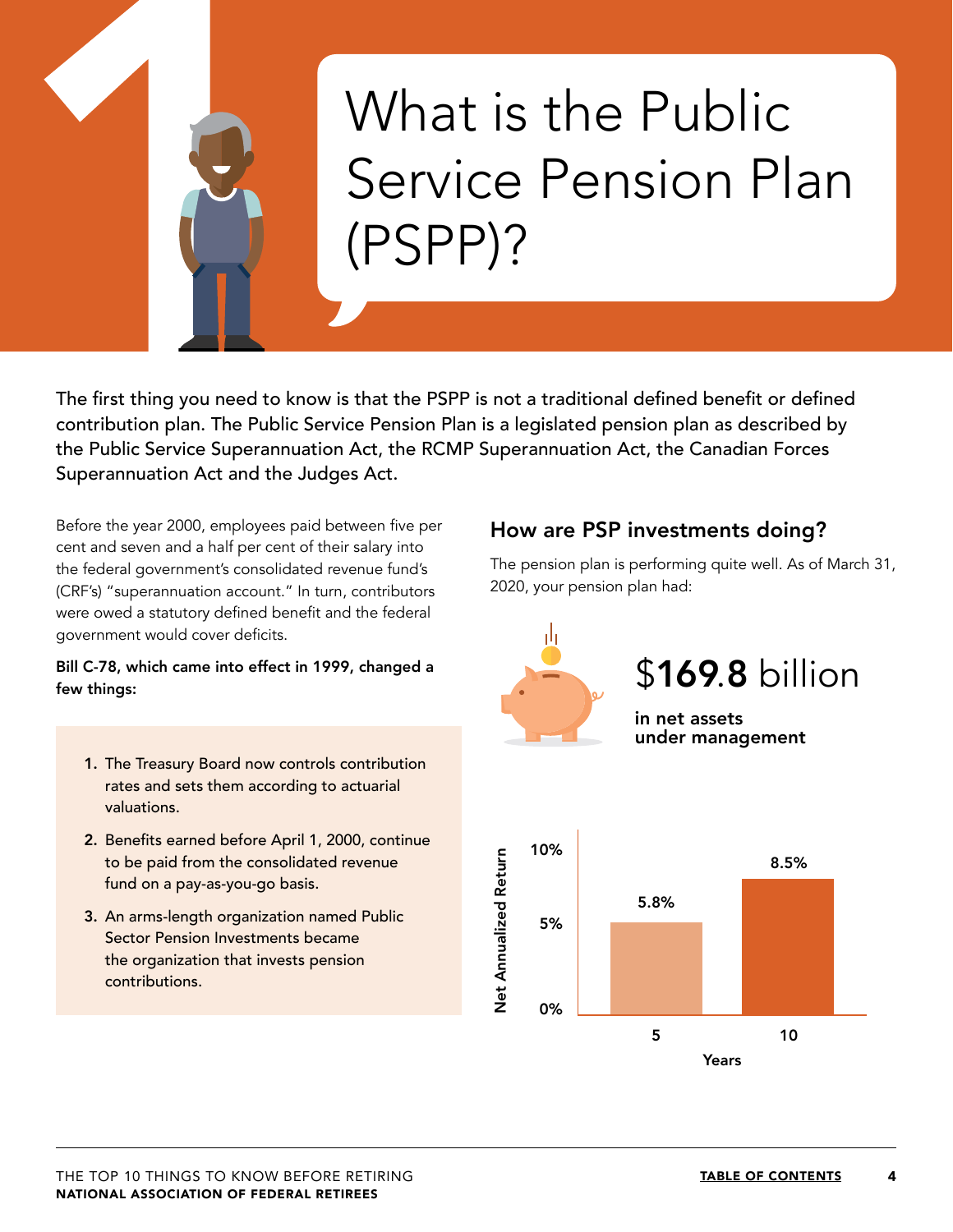

## <span id="page-4-0"></span>How is my pension calculated?

Your lifetime pension is based on the average of your five consecutive years of highest paid service and years of pensionable service, using the following formula:



Indexation will also be applied in January and calculated using the Consumer Price Index (CPI), which is generally released in the autumn.

You can find information about your estimated pension in the compensation web application (CWA) or by contacting the Pension Centre.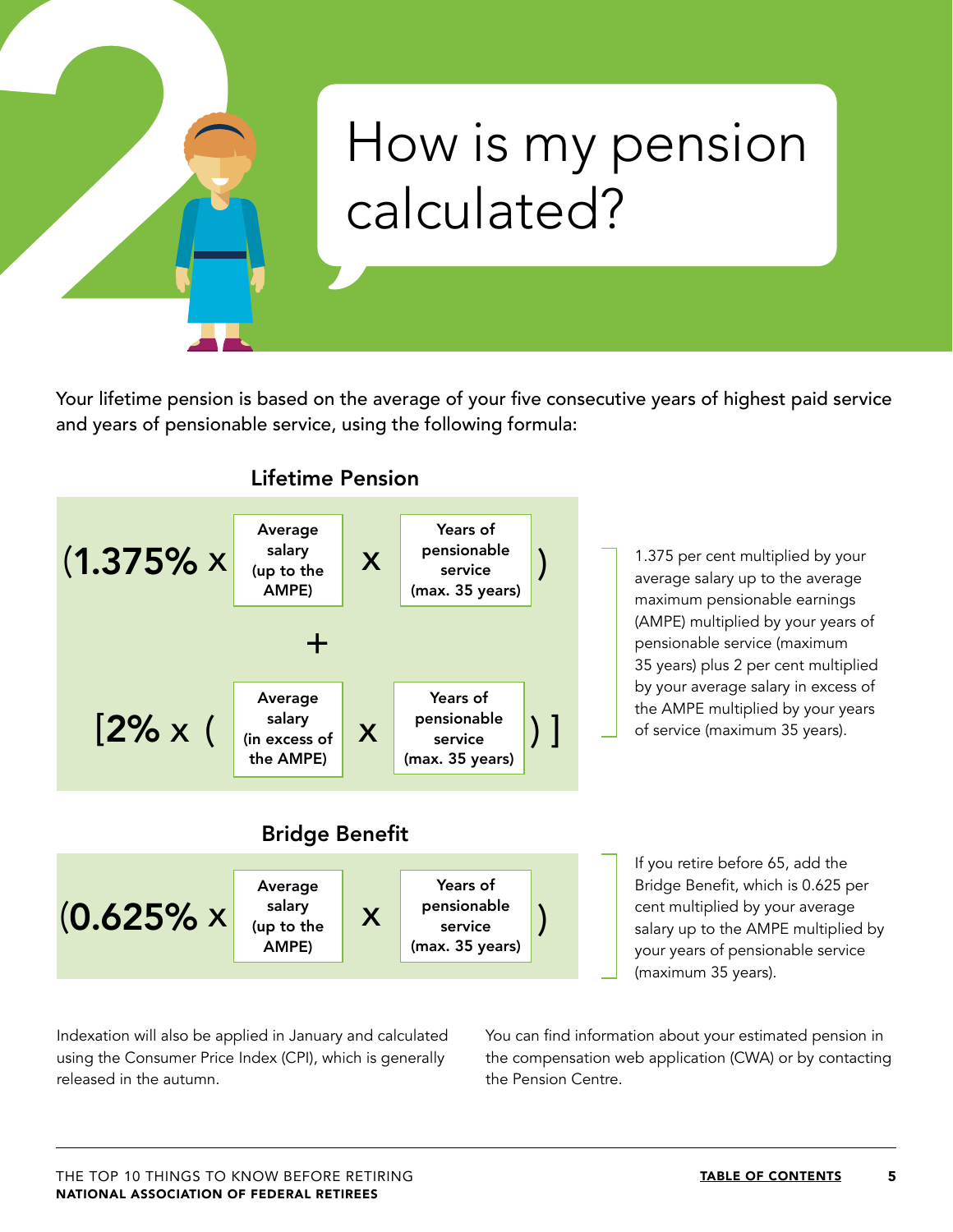

Think of your pension

as four streams:

# <span id="page-5-0"></span>What happens when I turn 65?

The Public Service Pension Plan (PSPP) contribution rates have been co-ordinated with those under the Canada Pension Plan (CPP) or Quebec Pension Plan (QPP) since 1966. Therefore, before you reach the age of 65, your pension consists of your lifetime pension and a temporary bridge benefit.

When you reach 65 (or earlier if you start receiving CPP or QPP disability benefits,) the bridge benefit ceases, as does that portion of your indexation. This means you will see a drop in your income, so be prepared.

By age 65, you qualify for Old Age Security (OAS) and CPP/QPP (without penalty), which normally offsets any decrease in your federal pension.

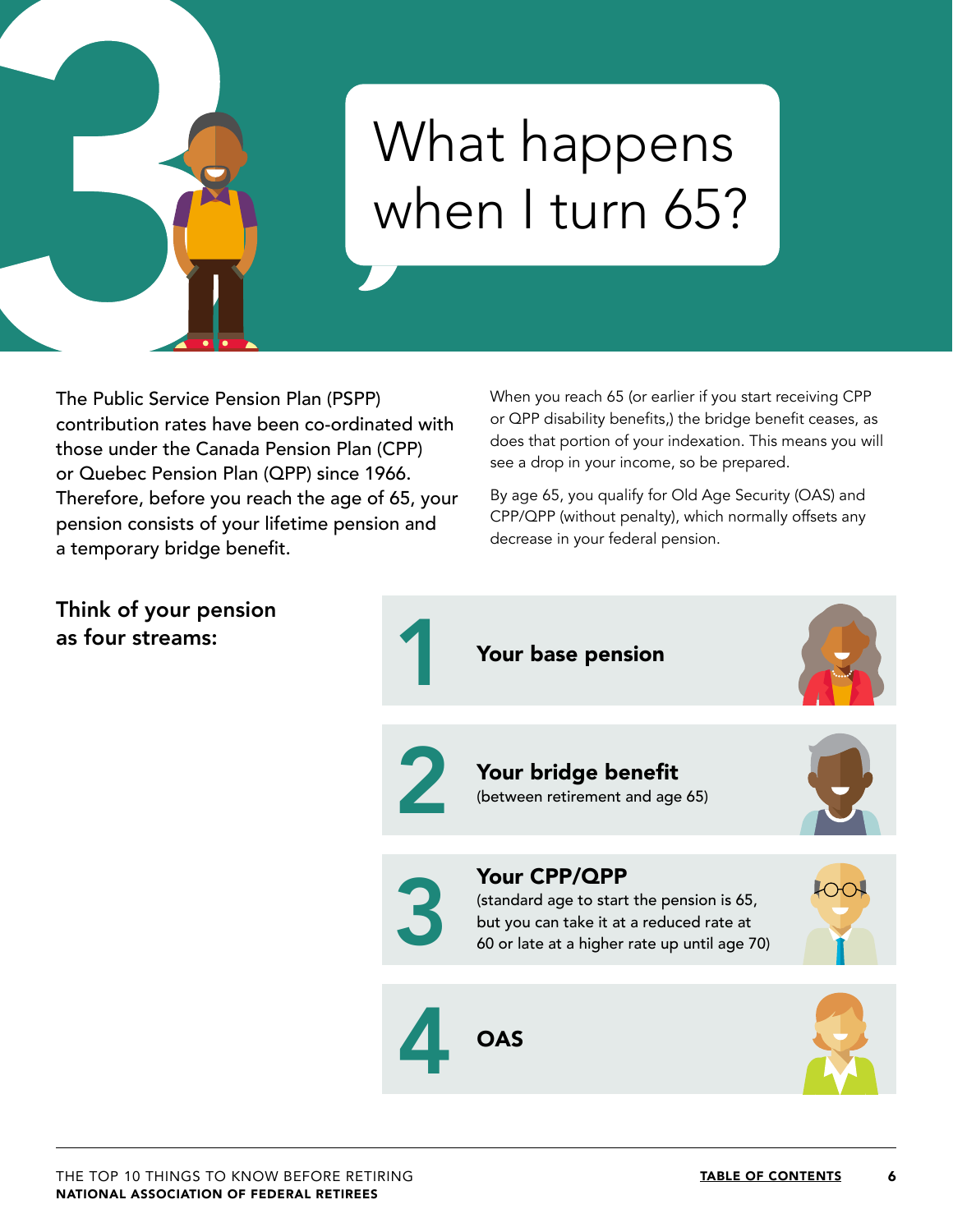# <span id="page-6-0"></span>What are the types of pension benefits?

While there is only one pension plan, you may be eligible for different pension options, depending on your age, years of service and when you choose to retire or leave the federal public service.

Remember, pension amounts are calculated by your best five consecutive years of salary and your years of pensionable service. When we say "full pension," we mean the pension calculated according to your years

of service and salary factors. You can be eligible for a full pension with 15 years of service, or with 30 years of service, but the amounts will be different.

Want a higher pension? If so, you will need to plan to work longer to accrue more years of service (you can accrue up to 35 years). Think about your career progression goals and how that will impact your best five years of salary. Alternatively, you can always look into service buy-back options (more on that below).

### What are the pension options available to me?

#### Immediate annuity

Another word for a full pension, without reductions and payable immediately when you retire. This is normally only payable if you reach age 55 and have at least 30 years of pensionable service.

#### Deferred annuity

A pension without reduction, that will begin to be paid at age 60. It is a pension that is deferred. This is useful if you plan to leave the federal public service before you reach your 50s as this option "locks in" your pension and ensures you'll have a steady retirement income stream when you reach age 60.

#### Annual allowance

A pension that is permanently reduced to reflect the early payment of a retirement pension.

#### Transfer value

A lump sum that represents the actuarial value of your pension, normally transferred to another pension plan.

#### Return of contributions

Your pension contributions are returned to you, with interest, but not including the employer's matching contributions.

(Note: these describe benefits for people who joined the federal public service before Dec. 31, 2012. For folks who joined the federal public service after Jan. 1, 2013, add five years to the age requirements).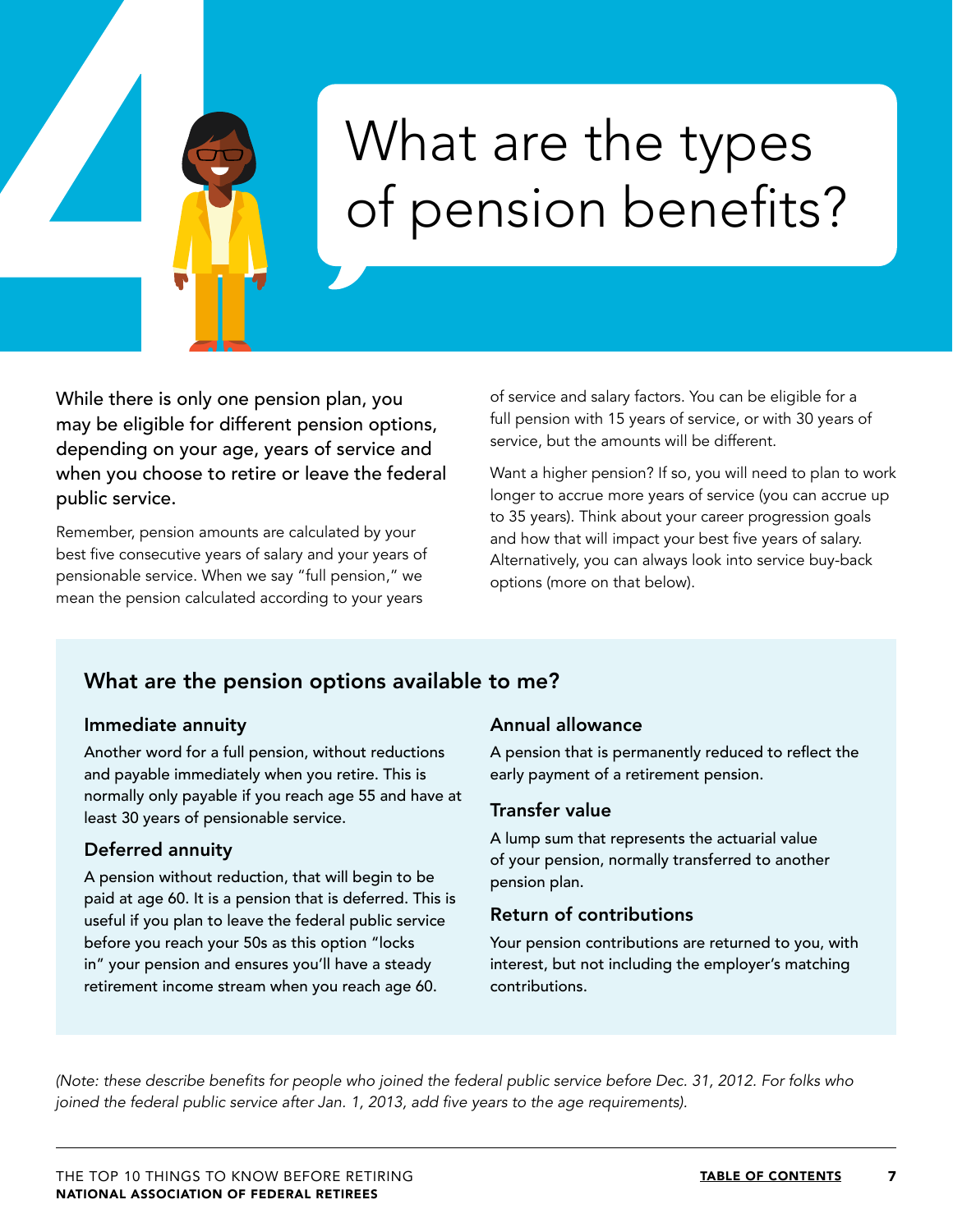### What are the types of pension benefits?

### When can I get a full pension?



You can get an immediate annuity, or a full pension, when:

- You are age 55 or over, with at least 30 years of pensionable service
- You are age 60 or over, with at least two years of pensionable service

I'm not there yet — what are my options?



If you have at least two years of pensionable service and you are:

- Age 50 or younger, you can choose from a
	- Deferred annuity
	- Annual allowance
	- Transfer value
- If you are between 50 and 60, you can choose from a:
	- Deferred annuity
	- Annual allowance

If you are under age 60 and retiring due to disability, you are eligible for an immediate annuity.

If you are any other age with fewer than two years of service, you receive a return of contributions with interest.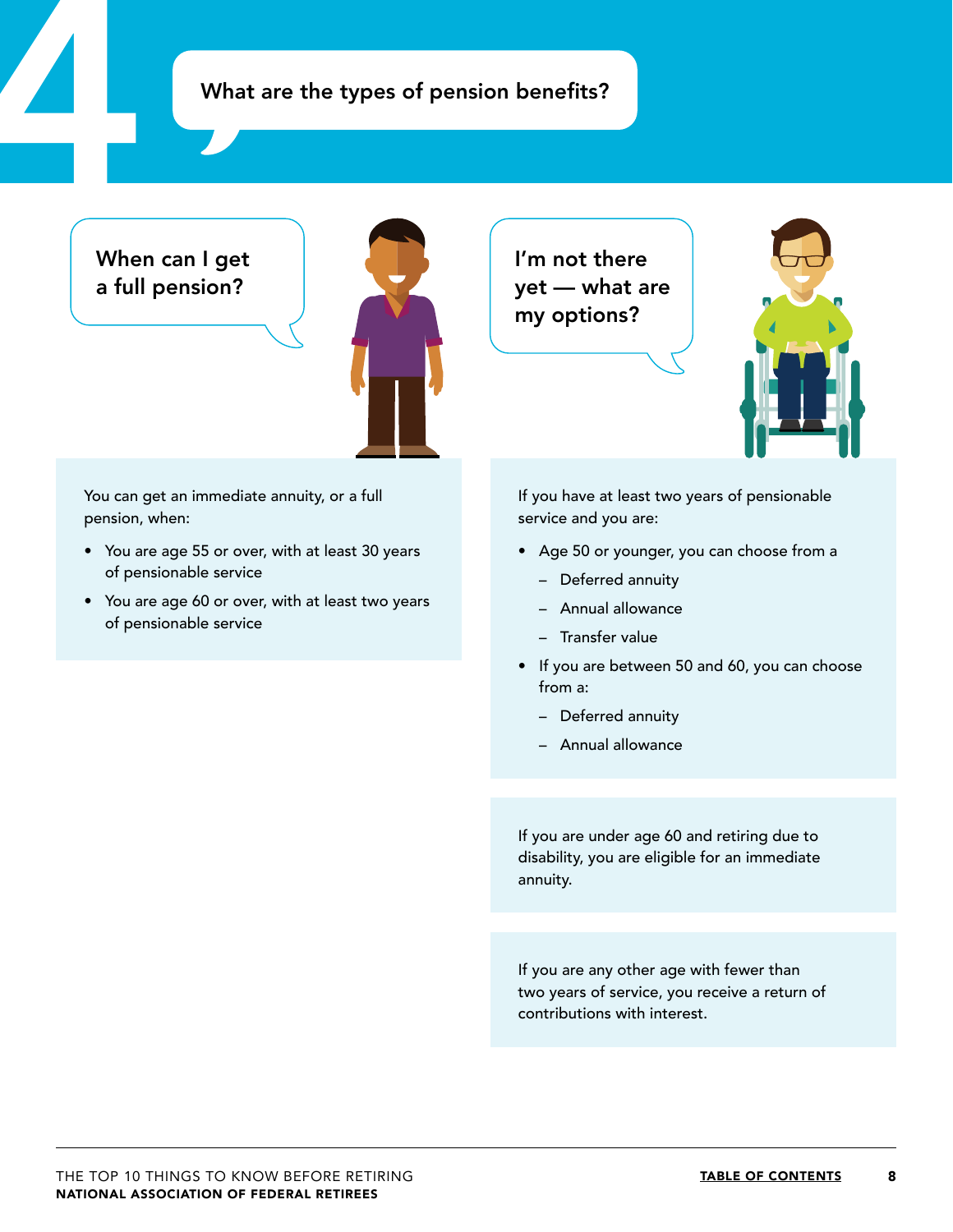# <span id="page-8-0"></span>What is a "service buy-back"?

You have the option of purchasing a period of prior service, where you did not contribute to the federal pension plan, to increase your pensionable service under the PSPP.



There are also some pension transfer agreements (for people who worked outside the public service for a period, including for Crown corporations) that can help boost your pensionable service.

If you leave the federal public service before you start your pension, consider your options. If you go to an employer with a Pension Transfer Agreement, get advice on whether you are better to leave your federal public service pension intact instead of taking a transfer value, or whether you should transfer your pension to your new employer's plan. Remember, you must be in receipt of a public service pension to be eligible for the Public Service Health Care Plan (PSHCP) and Pensioners Dental Services Plan (PDSP) in retirement. More on page 10.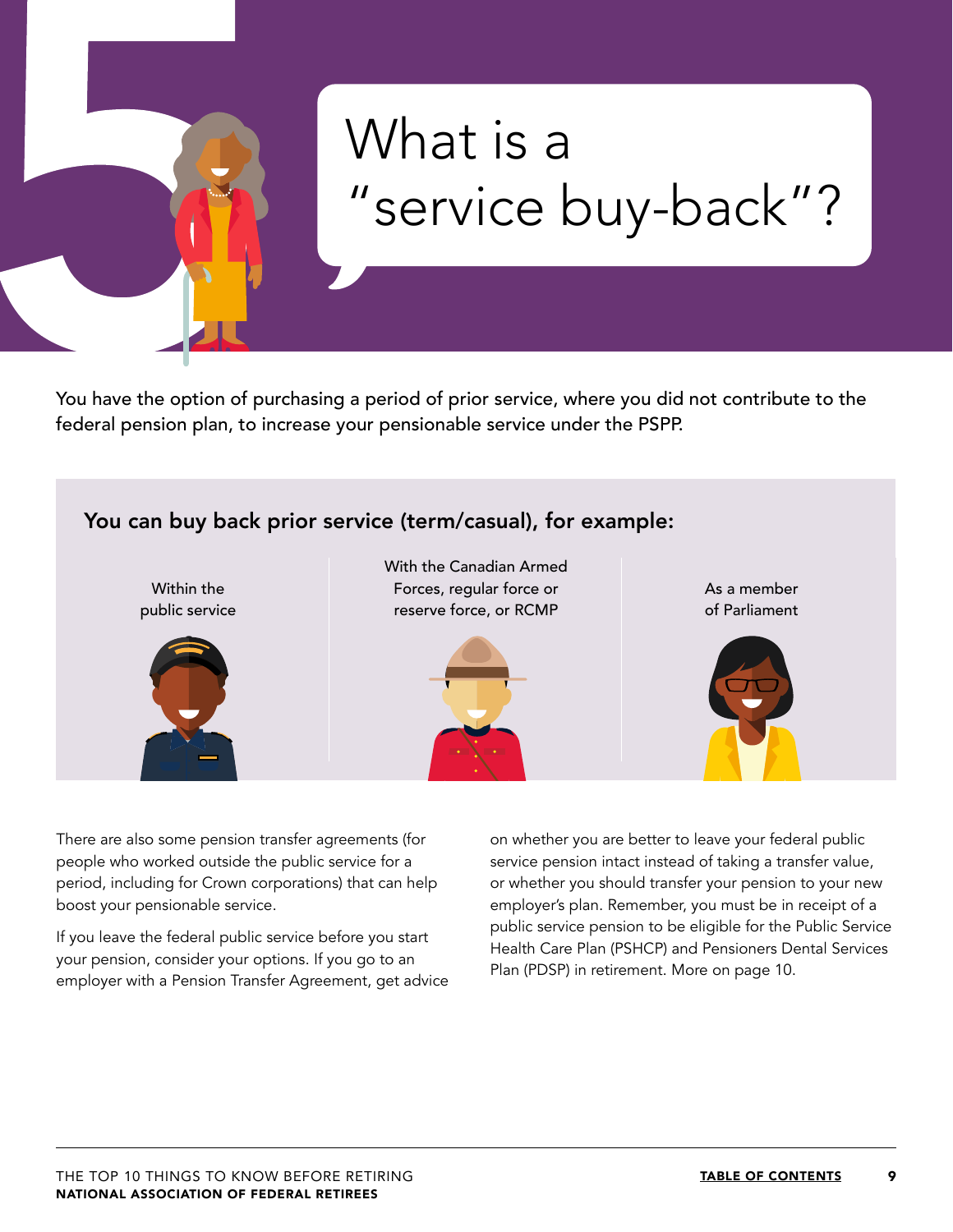

# <span id="page-9-0"></span>What happens if I took a leave of absence?



When you take a leave of absence or leave without pay (LWOP)

you continue to contribute to the pension plan for the first three months (just your share of contributions). After that point, you can choose whether to count the balance of your LWOP as pensionable.

If you are on pre-retirement transition leave (which is something you should investigate if you want to slowly transition into retirement)

leave with income averaging

or

your contributions will continue for the entire period of the leave.

While still employed, in most cases, you may choose not to count periods of leave without pay beyond the first three months. You can also change your mind, even after choosing not to count your leave without pay. You can choose to count it through a service buyback.

The maximum LWOP that can be treated as pensionable earnings is five years, excluding sick leave without pay.

You are still covered by the Supplementary Death Benefit (SDB) if you are on leave without pay.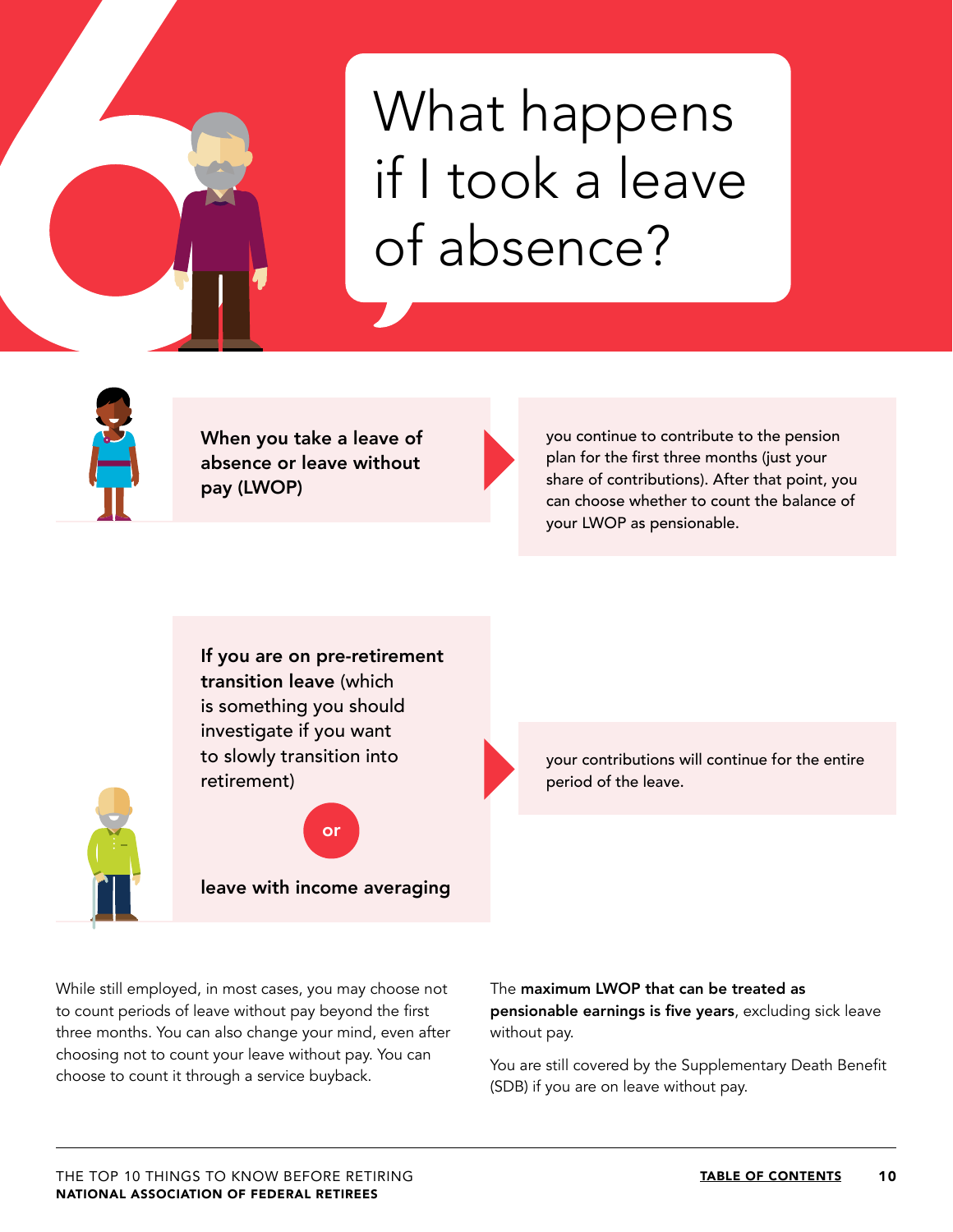

# <span id="page-10-0"></span>What happens if I am re-employed after retirement?

If you want to work part time at your local tool store, for example, or anywhere other than the federal public service, you can. Doing so will not affect your pension.



If you go back to work for the federal government and are not eligible to contribute to the pension plan, you can receive your pension and the salary from the new position.



If you go back to work for the federal government and your new position requires you to contribute to the pension plan again, your pension and indexation will cease. You cannot contribute to the plan and receive a pension at the same time.



Decisions to work while receiving your pension whether back at the federal government or elsewhere — could affect your taxes and eligibility for benefits such as Old Age Security (OAS) and the Guaranteed Income Supplement (GIS). Therefore, it is always wise to check with your financial adviser or accountant before you decide.



It is also always a good idea to contact the Pension Centre directly if you plan on returning to work for the federal government. They will be able to explain how your decision will impact your pension and your retirement in greater detail. You can reach them at 1-800-561-7930.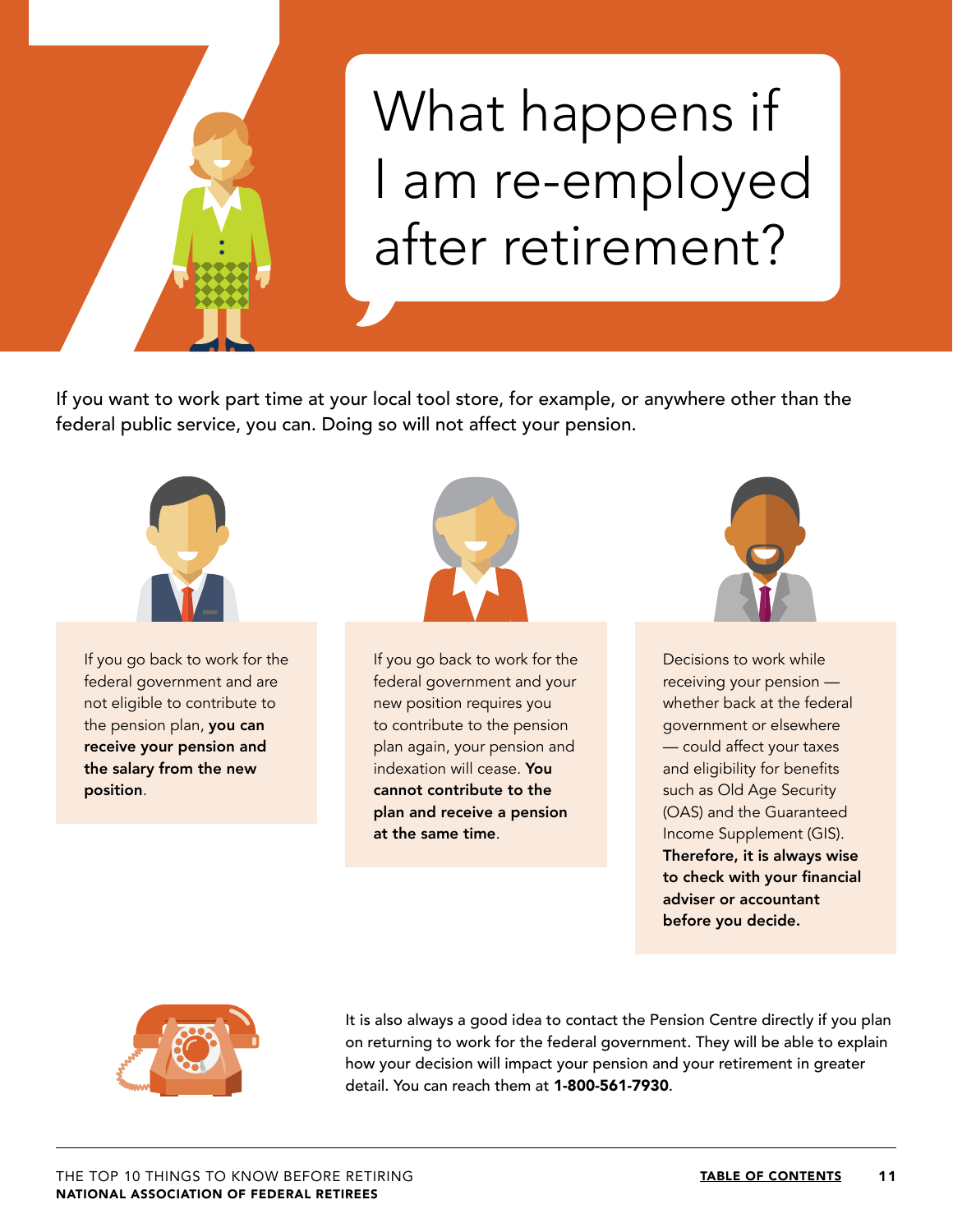

## <span id="page-11-0"></span>What happens when I die?

There are a few benefits that your survivors can receive:



### Survivor benefits

- This is paid to a spouse or common-law partner. Please note that the relationship must have existed prior to your retirement.
- It is equal to half the pension benefit you would have received at age 65.
- If you marry after retirement, you can request that your pension be reduced to provide a survivor benefit. You have one year to elect to do this.
- There is also a minimum benefit: between yourself and your survivors, you cannot receive less than the total amount of your contributions to the public service pension plan.
- If your surviving spouse is eligible to receive a survivor pension, they may also be eligible for health, vision and dental coverage under the PSHCP and PDSP.

### Child allowances

- Each of your dependent children would be entitled to 10 per cent of the pension benefit you would have received by age 65, or 20 per cent if you have no eligible survivors (person who was married to the contributor at the time of death, or person in a relationship for at least a year before the death.) The maximum allowance for all children combined is the equivalent of four children's benefits.
- This is payable until the child reaches 18 years of age, or age 25 if the child is a student.



(Note: These rules are for public servants, outside of veterans and RCMP, whose rules are slightly different.)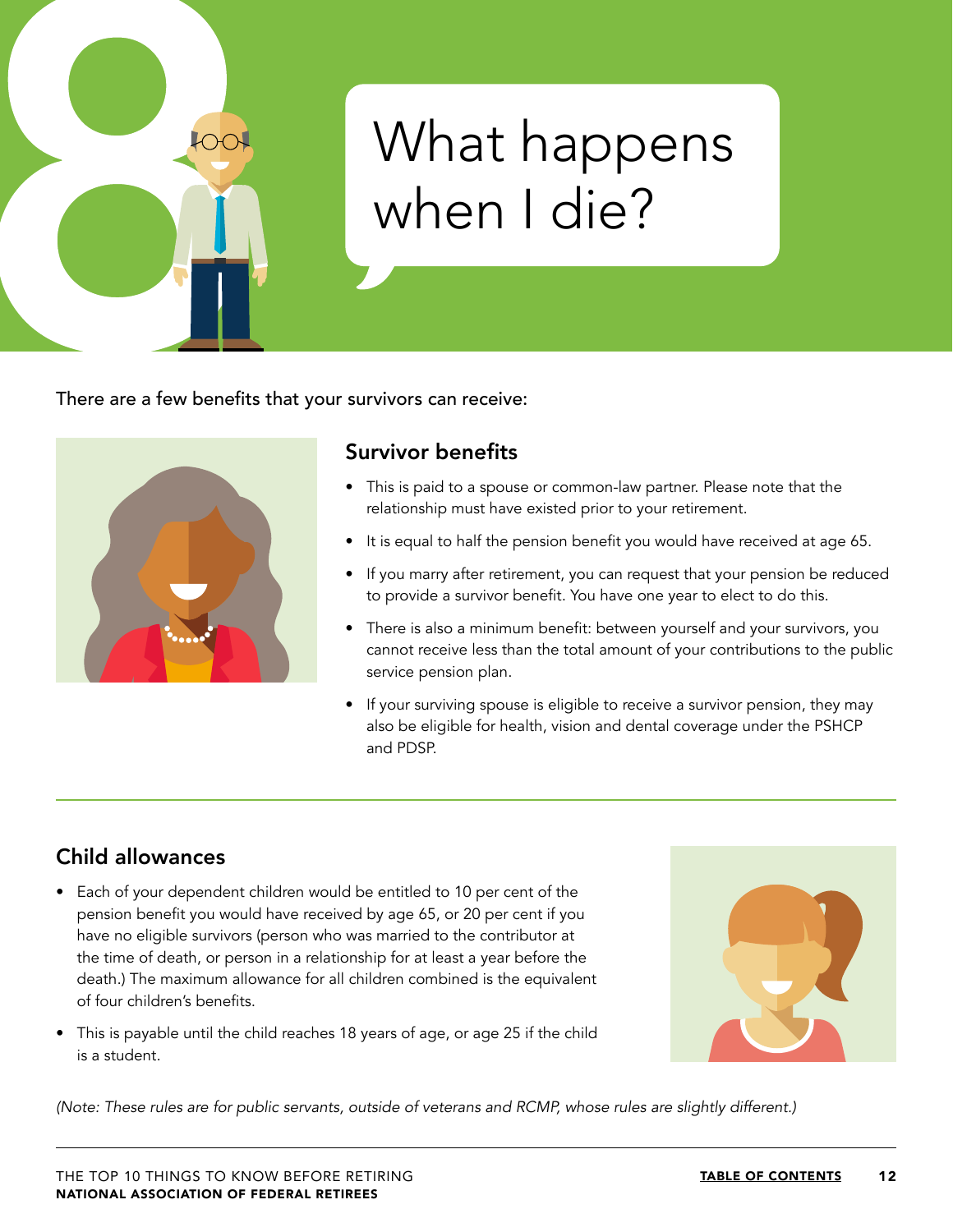### What happens when I die?



#### Supplementary Death Benefit

- The Supplementary Death Benefit (SDB) is a lump-sum benefit equal to twice your final annual pensionable salary, payable to your designated beneficiary or your estate.
- The lump-sum amount decreases over time: starting at age 66, the coverage decreases by 10 per cent each year to a minimum of \$10,000 by age 75.
- You must elect to retain this benefit the year before leaving the federal public service, or 30 days after leaving.

You can choose whether to designate a beneficiary. At the time of this writing, only one beneficiary can be designated. This is another aspect of your retirement planning process that is worth discussing with a financial adviser or a professional with experience and knowledge in estates. Your decision to designate a beneficiary could have an impact on your estate taxes.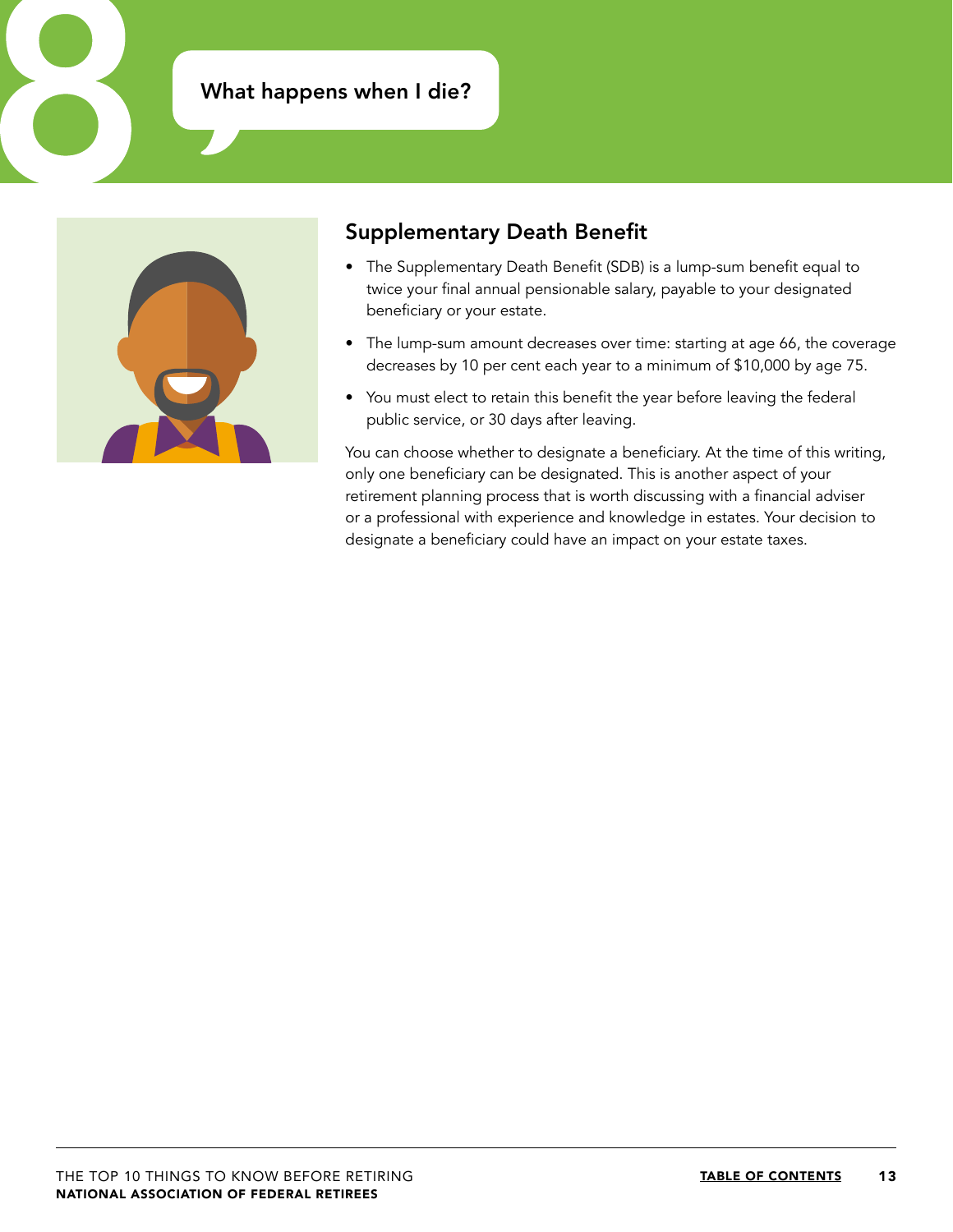# <span id="page-13-0"></span>What about errors in pay/severance?

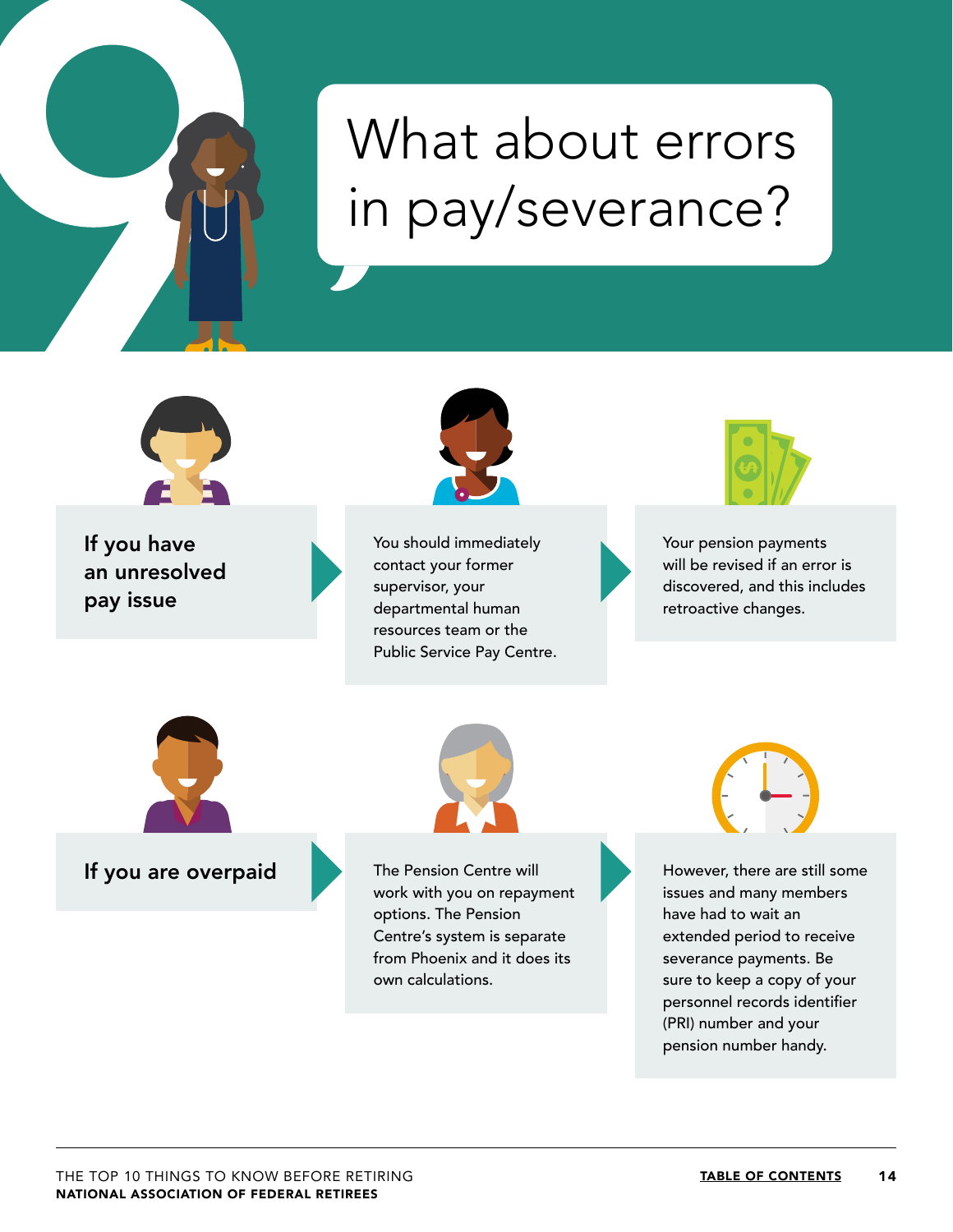<span id="page-14-0"></span>

### Be intentional about your retirement plans and start thinking about your pension options early.

Indeed, this is something to start considering as soon as you join the federal public service. You never know if some of your previous experience could be counted for a service buy-back, and it can be more economical to do this earlier.

Saving and smart financial planning can also help you down the road with income taxes and ensuring eligibility for things such as Old Age Security, should you need it. Plan early, plan often.

### If you receive a pension, you are entitled to continued coverage under the PSHCP.

If you opt to continue the coverage, pensioners should expect to pay premiums. As an employee, your premiums are paid by the employer. Once retired, deductions are collected from your monthly pension payment and, depending on your circumstances, there could be a delay in the start of coverage at the beginning of your retirement. Coverage is retroactive to your retirement date, though, so be sure to keep your receipts.

Please note that the PSHCP is only available to pensioners with at least six years of pensionable service. For more information, you can contact the Pension Centre at 1-800-561-7930 or the plan administrator, Sun Life at 1-888-757-7427. Also of note, Sun Life will only be the plan administrator until 2023, at which point it will change to Canada Life.

### You will also have access to the PDSP.

The coverage differs from what you received as an employee, and pensioners are required to pay for a portion of premiums. If you have questions, you can contact Canada Life at 1-855-415-4414.

### Seek advice from a qualified financial adviser before you retire.

Again, the earlier you do this, the better. Do not wait until the last minute to seek advice. Retirement finances can be complex, as you are dealing with revenue from multiple sources (CPP, OAS and RRIFs, for example.). Furthermore, some federal public service pension arrangements can be quite complicated. It is best to get advice from a qualified professional.

It is important to include clear wording on your termination letter. The letter should very clearly state the date you are planning to retire. For example, "I will be retiring effective close of business on (date)." Be sure to save a copy of the acceptance from the employer and retain all documentation you receive from the employer and/or Pension Centre.

And of course, towards the end of your career in the federal public service, please remember to join the National Association of Federal Retirees. No other organization looks out for the interests of federal pensioners and advocates to protect your hard-earned pensions and benefits like we do. You can reach us toll free at 1-855-304-4700 ext. 300, or at [service@federalretirees.ca](mailto:service@federalretirees.ca). Again, you do not need to be retired to join.